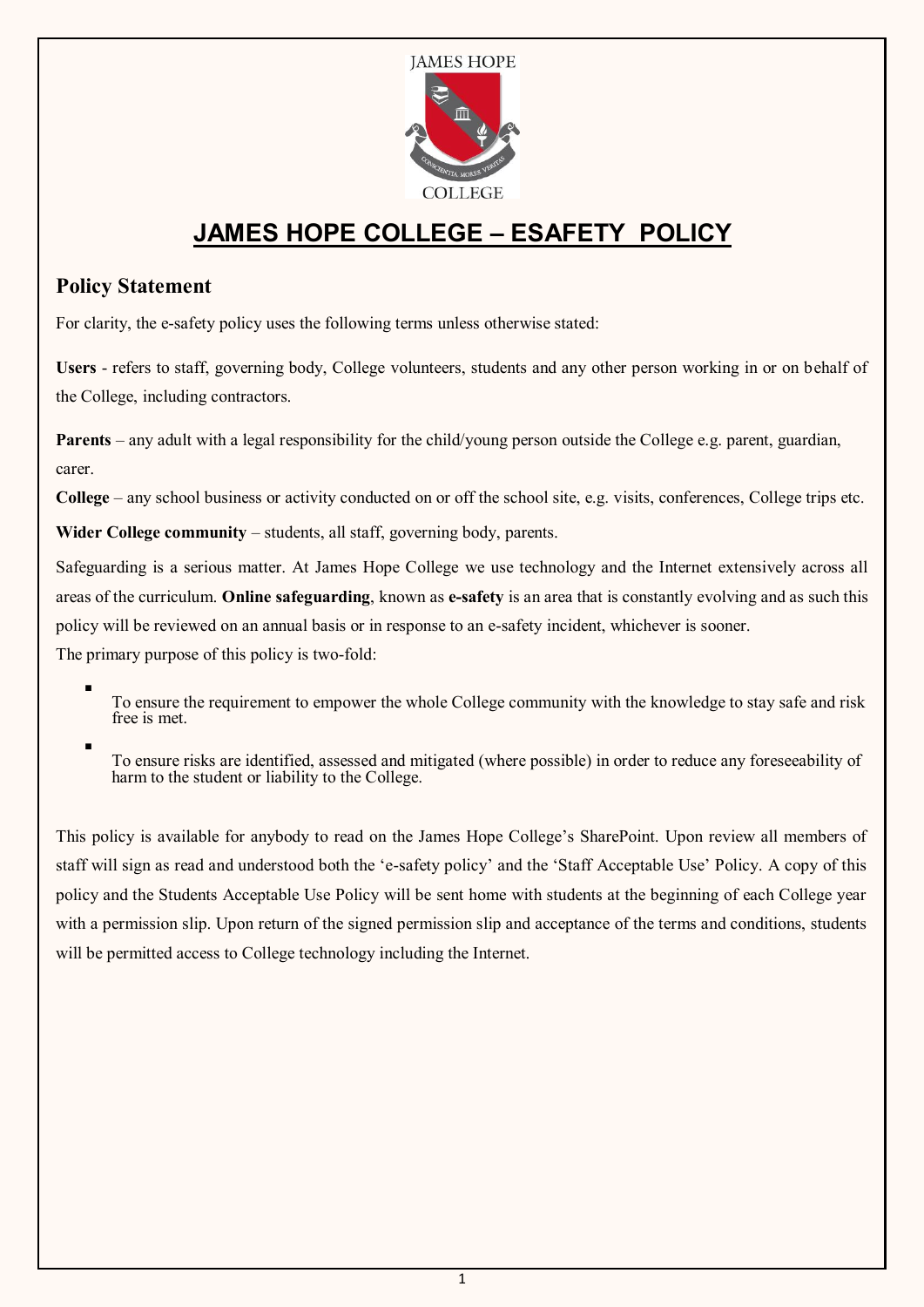## **Policy Governance - Roles & Responsibilities**

### **Governing Body**

The governing body is accountable for ensuring that our College has effective policies and procedures in place; as such they will:

- . Review this policy at least annually and in response to any e-safety incident to ensure that the policy is up-todate, covers all aspects of technology use within the College, to ensure e-safety incidents were appropriately dealt with and ensure the policy was effective in managing those incidents.
	- Appoint one governor to have overall responsibility for the governance of e-safety at the College who will:
		- Keep up-to-date with emerging risks and threats through technology use.
		- Receive regular updates from the Principal in regards to training, identified risks and any incidents.
		- Chair the e-Safety Committee

### **The Principal**

.

Reporting to the governing body, the Principal has overall responsibility for e-safety within our College. The day-today management of this will be delegated to a member of staff, the e-Safety Co-ordinator, as indicated below.

The Principal will ensure that:

- E-Safety training throughout the College is planned and up to date and appropriate to the recipient, i.e. students, all staff, senior leadership team (SLT) and governing body, parents.
- The designated e-Safety Co-ordinator has had appropriate CPD in order to undertake the day to day duties.
- All e-safety incidents are dealt with promptly and appropriately.

#### **E-Safety Co-ordinator**

The day-to-day duty of e-Safety Co-ordinator is devolved to VP ICT/Innovations

The e-Safety Co-ordinator will:

- Keep up to date with the latest risks to children whilst using technology; familiarize himself with the latest research and available resources for College and home use.
- Review this policy regularly and bring any matters to the attention of the Principal.
- Advise the Principal, governing body on all e-safety matters.
- Engage with parents and the College community on e-safety matters at College and/or at home.
- Liaise with the local, state and federal arms of government, IT technical support and other agencies as required.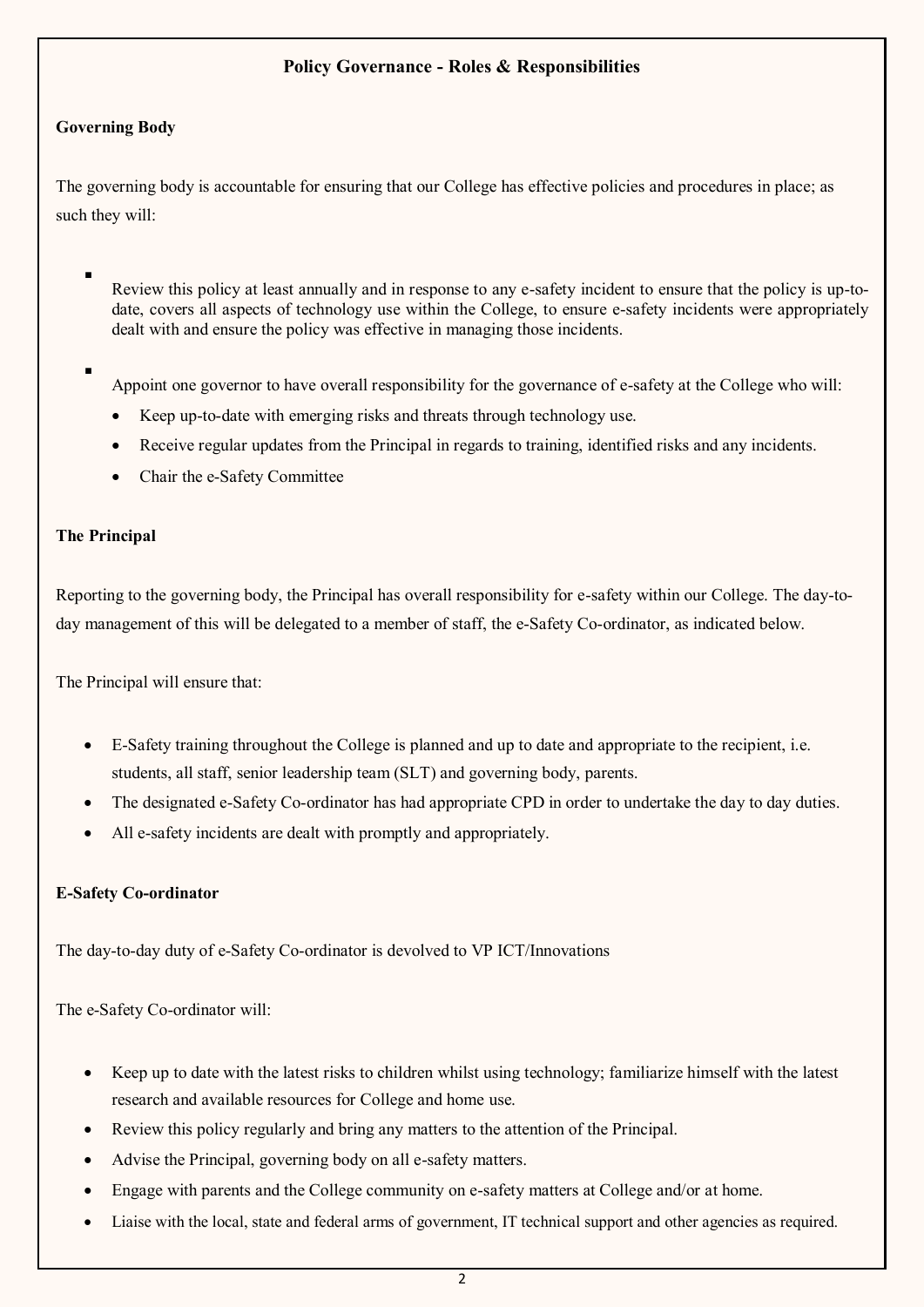- Retain responsibility for the e-safety incident log; ensure staff know what to report and ensure the appropriate audit trail.
- Ensure any technical e-safety measures in College (e.g. Internet filtering software, behaviour management software) are fit for purpose through liaison with the Cyberspace and/or ICT Technical Support.
- Make himself aware of any reporting function with technical e-safety measures, i.e. internet filtering reporting function; liaise with the Principal and responsible governor to decide on what reports may be appropriate for viewing.

## **IT Technical Support Staff**

Technical support staff are responsible for ensuring that:

- The IT technical infrastructure is secure; this will include at a minimum:
	- o Anti-virus is fit-for-purpose, up to date and applied to all capable devices.
	- o Windows (or other operating system) updates are regularly monitored and devices updated as appropriate.
	- o Any e-safety technical solutions such as Internet filtering are operating correctly.
	- o Filtering levels are applied appropriately and according to the age of the user; that categories of use are discussed and agreed with the e-safety Co-ordinator and Principal.
	- o Passwords are applied correctly to all users regardless of age*.* Passwords for staff will be a minimum of 8 characters*.*
	- o The IT System Administrator password is to be changed on a monthly (30 day) basis.

## **All Staff**

Staff are to ensure that:

- All details within this policy are understood. If anything is not understood it should be brought to the attention of the Principal.
- Any e-safety incident is reported to the e-Safety Co-ordinator (and an e-Safety Incident report is made), or in his absence to the Principal. If you are unsure the matter is to be raised with the e-Safety Officer or the Principal to make a decision.
- The reporting flowcharts contained within this e-safety policy are fully understood.

## **All Students**

The boundaries of use of ICT equipment and services in this College are given in the student Acceptable Use Policy; any deviation or misuse of ICT equipment or services will be dealt with in accordance with the behaviour policy.

E-Safety is embedded into our curriculum; students will be given the appropriate advice and guidance by staff. Similarly all students will be fully aware how they can report areas of concern whilst at College or outside of College.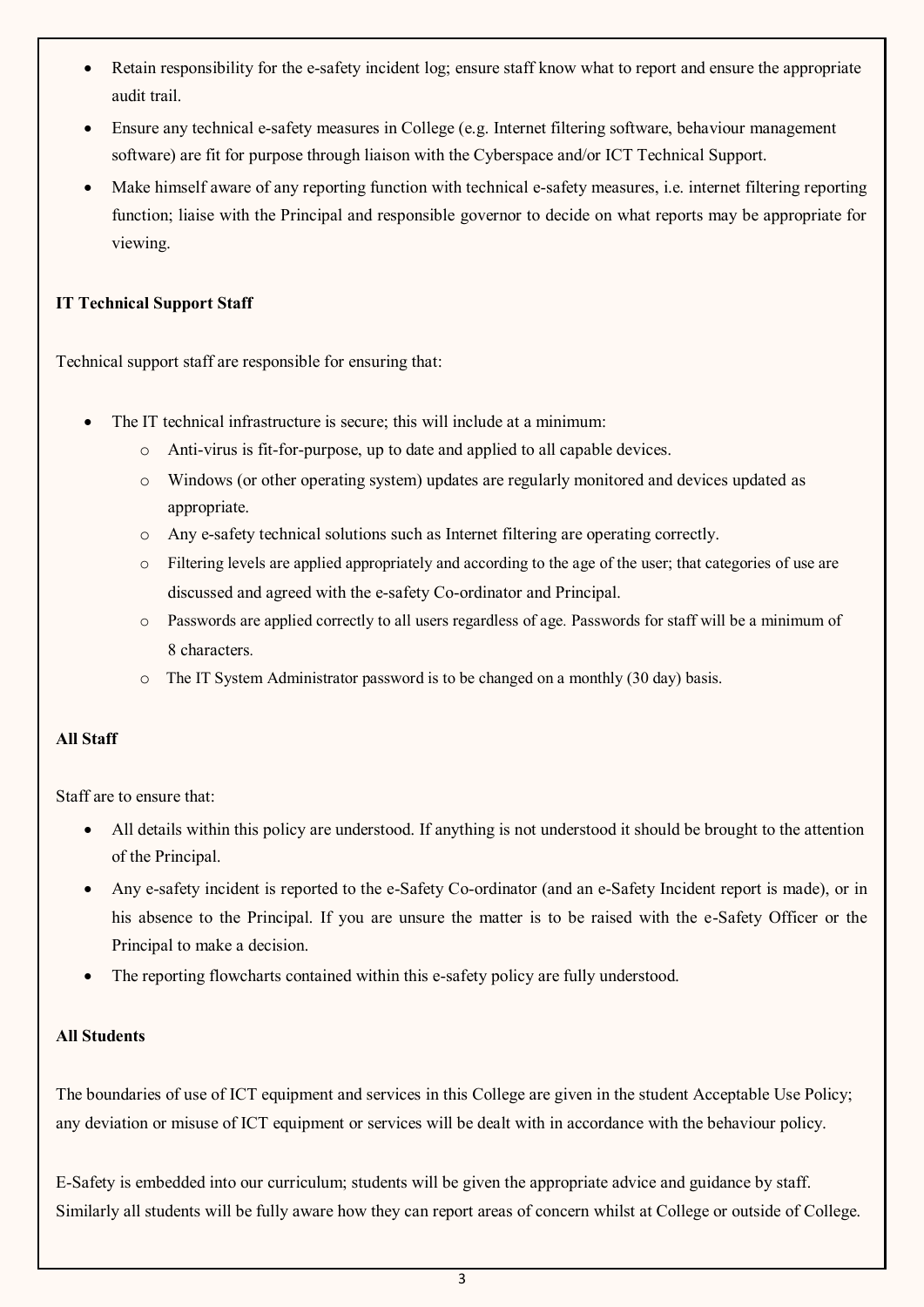#### **Parents and Carers**

Parents play the most important role in the development of their children; as such the College will ensure that parents have the skills and knowledge they need to ensure the safety of children outside the College environment. Through open days, College newsletters, etc. the College will keep parents up to date with new and emerging e-safety risks, and will involve parents in strategies to ensure that students are empowered.

Parents must also understand the College needs to have rules in place to ensure that their child can be properly safeguarded. As such parents will sign the student Acceptable Use Policy before any access can be granted to College ICT equipment or services.

#### **E-Safety Committee**

Chaired by the Governor responsible for e-Safety, the e-safety Committee is responsible to:

- advise on changes to the e-safety policy.
- establish the effectiveness (or not) of e-safety training and awareness in the College.
- recommend further initiatives for e-safety training and awareness at the College.

Established from volunteer students, parents, e-Safety Co-ordinator, responsible Governor and others as required, the e-Safety Committee will meet on a termly basis.

#### **Technology**

James Hope College uses a range of devices including PC's, laptops, Apple Macs. In order to safeguard the student and in order to prevent loss of personal data we employ the following assistive technology:

**Internet Filtering** – we use **appropriate software** that prevents unauthorized access to illegal websites. It also prevents access to inappropriate websites; appropriate and inappropriate is determined by the age of the user and will be reviewed in line with this policy or in response to an incident, whichever is sooner. The e-Safety Co-ordinator and IT Support are responsible for ensuring that the filtering is appropriate and that any issues are brought to the attention of the Principal.

**Email Filtering** – we use **high quality software** that prevents any infected email to be sent from the College, or to be received by the College. Infected is defined as: an email that contains a virus or script (i.e. malware) that could be damaging or destructive to data; spam email such as a phishing message.

**Encryption** – All College devices that hold personal data are encrypted. No data is to leave the College on an unencrypted device; all devices that are kept on school property and which may contain personal data are encrypted. Any breach (i.e. loss/theft of device such as laptop or USB pen drives) is to be brought to the attention of the Principal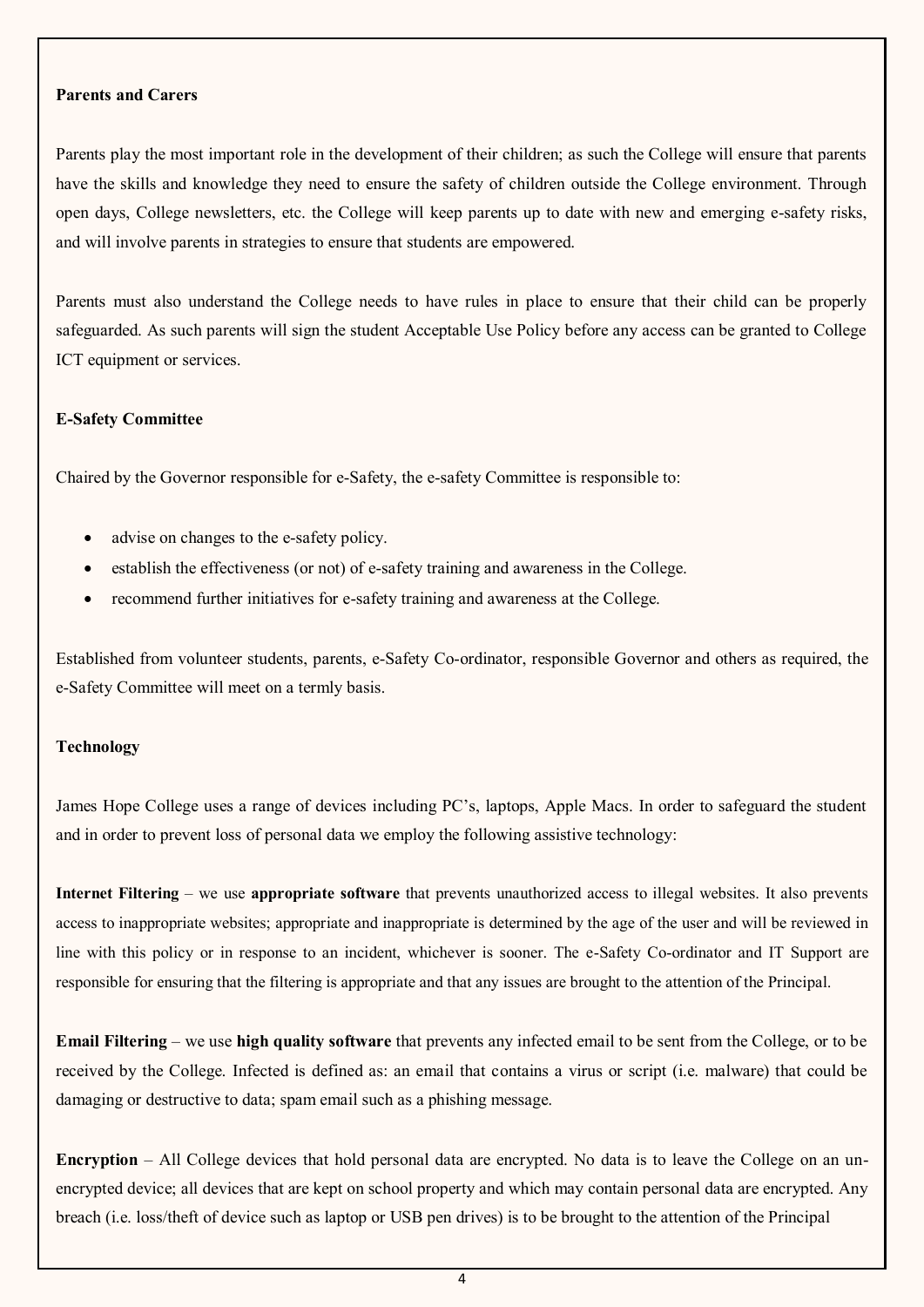immediately. The Principal will liaise with the governing body to ascertain whether a report needs to be made to the Chairman. *(Note: Encryption does not mean password protected.)*

**Passwords** – all staff and students will be unable to access any device without a unique username and password. Staff and student passwords will change on a termly basis or if there has been a compromise, whichever is sooner. The esafety Co-ordinator and IT Support will be responsible for ensuring that passwords are changed.

**Anti-Virus** – All computer devices will have anti-virus software. This software will be updated at least weekly for new virus definitions. IT Support will be responsible for ensuring this task is carried out, and will report to the Principal if there are any concerns. All USB peripherals such as pen drives are to be scanned for viruses before use.

#### **Safe Use**

**Internet** – Use of the Internet in College is a privilege, not a right. Internet use will be granted: to staff upon signing this e-safety and the staff Acceptable Use Policy; students upon signing and returning their acceptance of the Acceptable Use Policy.

**Email** – All staff are reminded that emails are subject to Freedom of Information requests, and as such the email service is to be used for professional work-based emails only. Emails of a personal nature are not permitted. Similarly use of personal email addresses for work purposes is not permitted.

Students are permitted to use the College email system, and as such will be given their own email address.

**Photos and videos** – Digital media such as photos and videos are covered in the Colleges' Photographic Policy, and is re-iterated here for clarity. All parents must sign a photo/video release slip at the beginning of each academic year; non-return of the permission slip will not be assumed as acceptance.

**Social Networking** – there are many social networking services available; James Hope College is fully supportive of social networking as a tool to engage and collaborate with learners, and to engage with parents and the wider College community. The following social media services are permitted for use within James Hope College and have been appropriately risk assessed; should staff wish to use other social media, permission must first be sought via the e-Safety Co-ordinator who will advise the Principal for a decision to be made. Any new service will be risk assessed before use is permitted.

- Blogging used by staff and students in College.
- Twitter used by the College as a broadcast service (see below).
- Facebook used by the school as a broadcast service (see below.